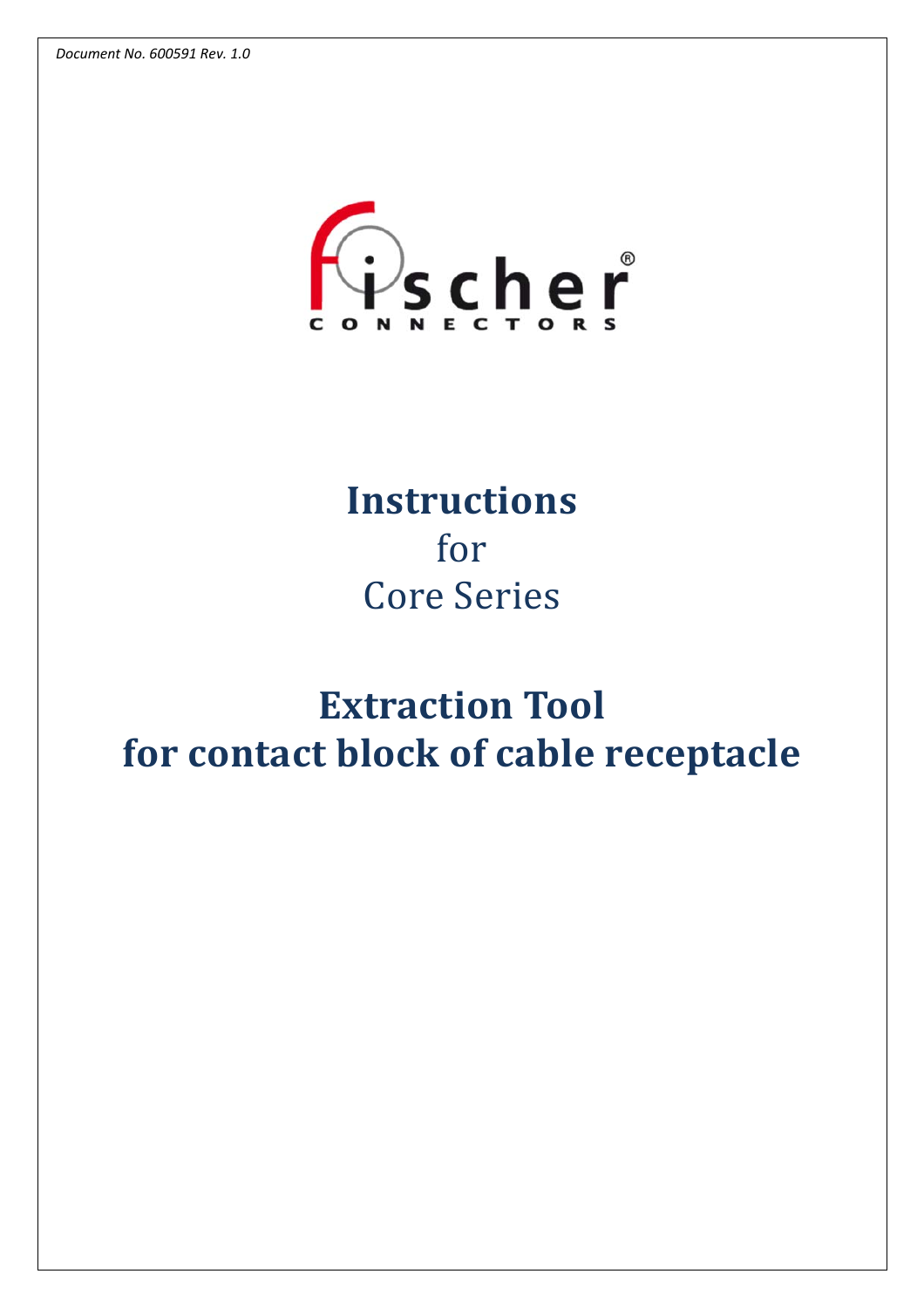## **Table of Contents**

### **1 Introduction**

This document covers the use of Extraction Tools for contacts blocks of cable receptacles.

These tools are designed to facilitate the disassembly of these connectors by pressing on the **ground lug** of their contact block.



It applies to the following product range:

#### **Core Series – Multipole Low Voltage – Cable Receptacle 102 to 105**

### **2 Document history**

| Date       | <b>Revision #</b> | Author | <b>Controller</b> | <b>Modification description</b> |
|------------|-------------------|--------|-------------------|---------------------------------|
| 11.06.2018 | -<br>⊥∙∟          | DHD    | <b>SKE</b>        | New Document                    |

## **3 Definitions and Acronyms**

| <b>Text</b> | <b>Definition / Acronym</b> |
|-------------|-----------------------------|
|             | $\overline{\phantom{0}}$    |
|             |                             |
|             | $\overline{\phantom{0}}$    |
|             |                             |
|             | -                           |
|             |                             |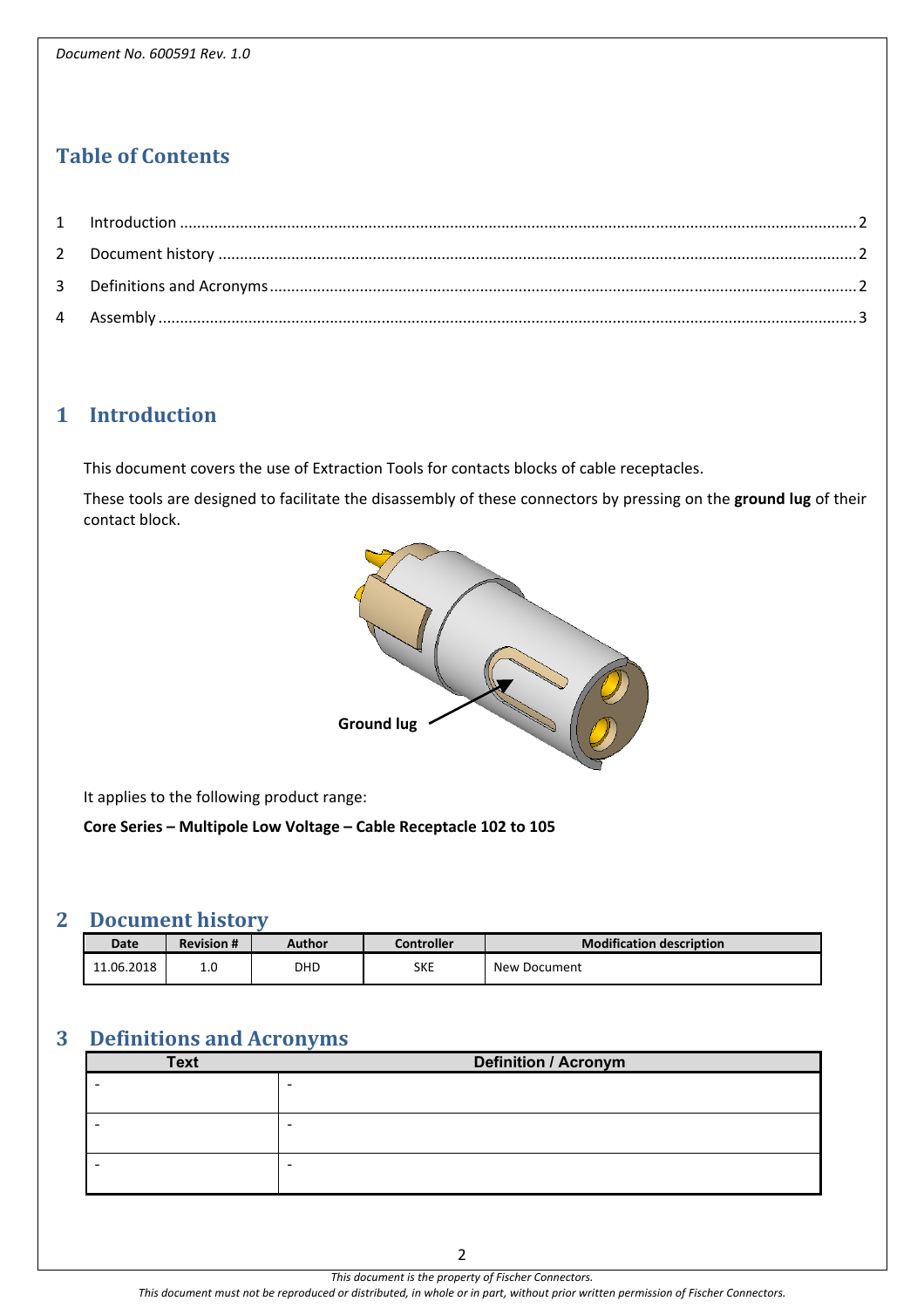## **4 Assembly**

| <b>Tool Required</b>                                                                                                                                                                                     |                                                                                                                                                                                                          |                                                     |                                                                                                 |  |  |
|----------------------------------------------------------------------------------------------------------------------------------------------------------------------------------------------------------|----------------------------------------------------------------------------------------------------------------------------------------------------------------------------------------------------------|-----------------------------------------------------|-------------------------------------------------------------------------------------------------|--|--|
| <b>Flat Spanner:</b>                                                                                                                                                                                     |                                                                                                                                                                                                          |                                                     | <b>Extraction Tool:</b>                                                                         |  |  |
| <b>Opening</b><br>across flats:<br>$\bullet$ 7 mm<br>$\bullet$ 9 mm<br>$\bullet$ 10 mm<br>$\bullet$ 11 mm<br>$\bullet$ 12 mm<br>$\bullet$ 13 mm<br>$\bullet$ 14 mm<br>$\bullet$ 15 mm<br>$\bullet$ 16 mm | <b>Fischer Part Number:</b><br>TX00.007<br>TX00.009<br>TX00.010<br>TX00.011<br>TX00.012<br>TX00.013<br>TX00.014<br>TX00.015<br>TX00.016<br>Refer to Technical Specifications for Flat Spanner selection. | Series:<br>•102<br>• 103<br>• 1031<br>• 104<br>•105 | <b>Fischer Part Number:</b><br>TC00.008<br>TF00.010<br>TG00.003<br>TK00.010<br>$N/A$ (Use plug) |  |  |